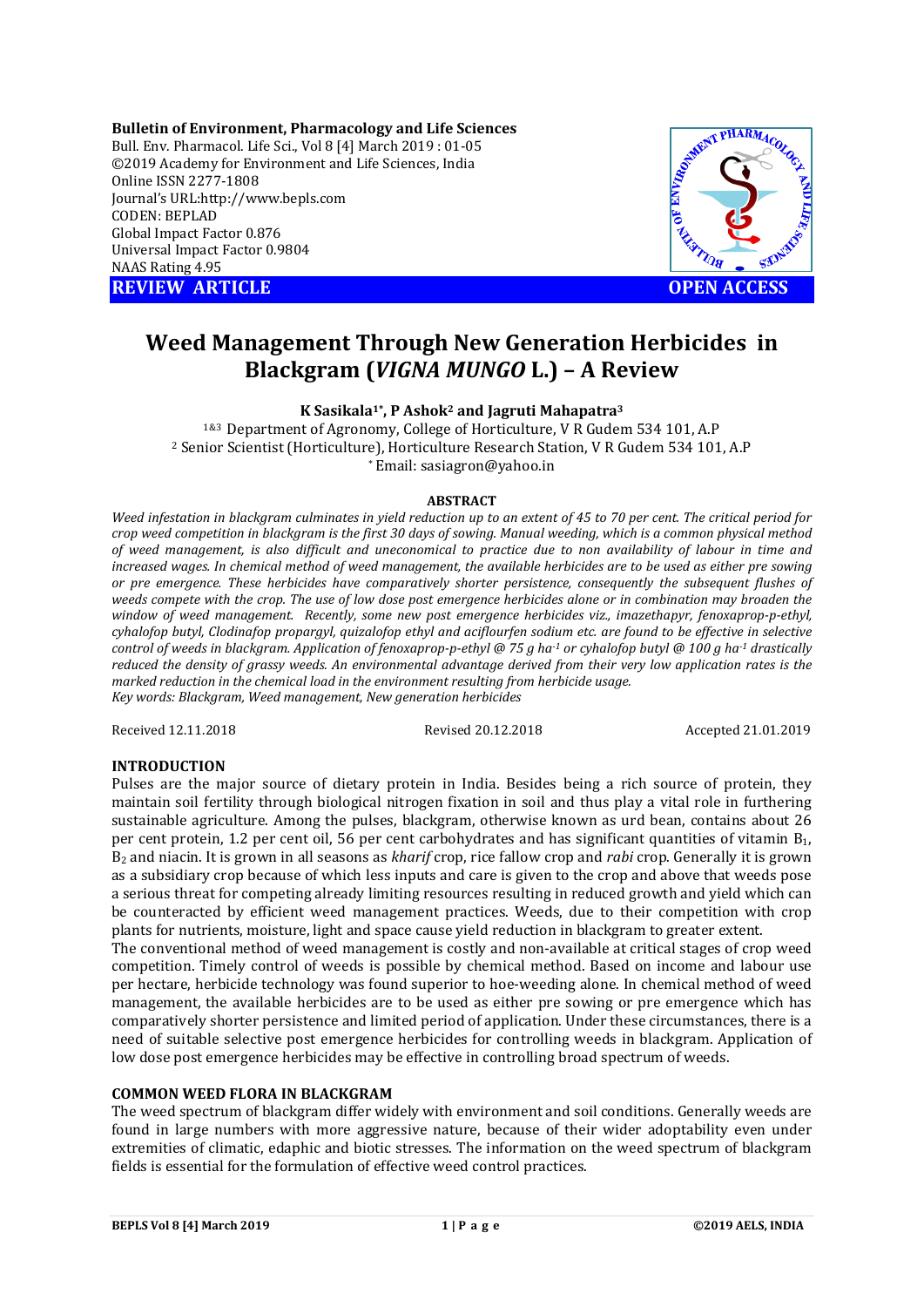Most problematic weeds in blackgram were Echinochloa colona, Digitaria sanguinalis, Trianthema portulacastrum, Amaranthus viridis and Cyperus rotundus in lateritic soils [5, 15, 21]. Blackgram was dominated by natural infestation of broad leaved weeds like Grangea maderaspatana, Gnaphalium polycaulon, Nasturtium indicum, Chrozophora rottleri, Cardanthera uliginosa, Xanthium strumarium and grasses like Echinochloa colona, Dinebra retroflexa, Leptochloa chinensis. [20]. Midya *et al*. [7] reported the overall the proportion of grassy weeds was more when compared with broadleaved weeds in rice blackgram intercropping system. Tomar [26] revealed that the dominant grass weed flora in kharif blackgram were Digitaria sanguinalis, Echinochloa colona, Echinochloa crusgalli and Eleusine indica, while among the sedge, weed flora was dominated by Cyperus rotundus. The dominant weed species found in kharif season blackgram crop were Celosia argentia, Cynodon dactylon, Phyllanthus niruri and Cyperus rotundus were found throughout the crop growth period [10].

## **LOSSES CAUSED BY WEEDS**

Weeds are notorious pests and reduce yield of crop plants by competing for nutrients, moisture, light and space. Weeds offer severe competition for essential nutrients like nitrogen, phosphorus and potash (Vengris *et al*., 1955; Pandey and Rao, 1965). Undoubtedly weeds reduce the yield of urdbean. The degree of reduction varies from place to place depending upon prevailing climate conditions. Vats and Sawhney [28] indicated that the loss in grain yield under unweeded check was to the tune of 50 per cent whereas it was 41, 31, and 39 per cent when weeds were removed at 2, 4 and 6 weeks of sowing, respectively. Singh and Singh [24] reported that under uncontrolled weed situation throughout entire crop season, yield of urdbean and mungbean was reduced by 72 and more than 80 per cent, respectively. Parto and Prusty [14] from Bhubaneshwar reported 67.7 per cent reduction in grain yield of mungbean due to weeds.

# **CRITICAL PERIOD OF CROP WEED COMPETITION**

The association of weeds occur naturally and throughout the crop growth period and hence there is a need to find out the exact time when the weeds cause maximum loss to the crop. This period during which maximum loss occurs to the crop in terms of yield is known as critical period of crop weed competition. Various workers have established the critical period of crop weed competition in blackgram. According to Vats and Sidhu [27] weed competition was more severe in the young crop during the first 30 to 40 days after sowing so as to cause reduction in pod yield. Panchal *et al.* [11] reported that the yields of blackgram were reduced greatly if the weeds were not controlled between two and four weeks after sowing.

Gogoi *et al*. [6] reported that at Jorhat, the critical period of crop weed competition in blackgram was between 10 and 30 days after sowing. According to Saraswat *et al*. [22], the first 25-40 days were very critical for crop weed competition. Bhandari *et al.* [2] observed that in summer blackgram maximum crop weed competition occurred during the period up to 30 days after sowing. Most of the studies indicated that the critical phase of weed competition in blackgram ranged from 30 to 40 days after sowing depending upon the type of weeds, seasonal conditions and soil type.

## **NEW GENERATION HERBICIDES**

Recently some post emergence herbicides are begun marketed with the assurance of selective control of weeds in blackgram. Few post emergence herbicides like imazethapyr, fenoxaprop-p-ethyl, cyhalofop butyl, quizalofop ethyl and clodinafop-propargyl are found to control both broad leaved and grassy weeds and mixed application of these herbicides is usually recommended for effective weed control in blackgram crop.

## *FENOXAPROP-P-ETHYL*

Pandey [12] observed that fenoxaprop-p-ethyl was ineffective against broad leaved weeds. He stated that for effective control of grass weeds, the chemical should be applied at 2 to 3 leaf stage. Rao [18] reported that post-emergence application of fenoxaprop-p-ethyl significantly reduced *Echinochloa colona* growth and increased blackgram yield by 27 to 42 per cent over weedy check without any crop injury. Herbicide application at 21 and 28 days after sowing (DAS) resulted in significantly higher reduction *in Echinochloa colona* density and total weed dry weight compared to its application at 14 DAS in relay blackgram. Among different herbicides and their doses, fenoxaprop 68 g ha<sup>-1</sup> recorded the highest seed yield of blackgram (1332 kg ha<sup>-1</sup>) and net monetary returns (Rs. 21,993 ha<sup>-1</sup>) and B : C ratio of 1.95 and was on par with its lower dose of 56 g ha $-1$  [18].

Maximum seed yield of 401.0 kg  $ha^{-1}$  was obtained from hand hoeing followed by post emergence herbicide Puma super (fenoxaprop-p-ethyl) applied @ 1.2 lit ha<sup>-1</sup> with 353.2 kg ha<sup>-1</sup> seed yield against 212.2 kg ha<sup>-1</sup> from weedy check treatment [1]. Application of fenoxaprop-p-ethyl at 20 DAS in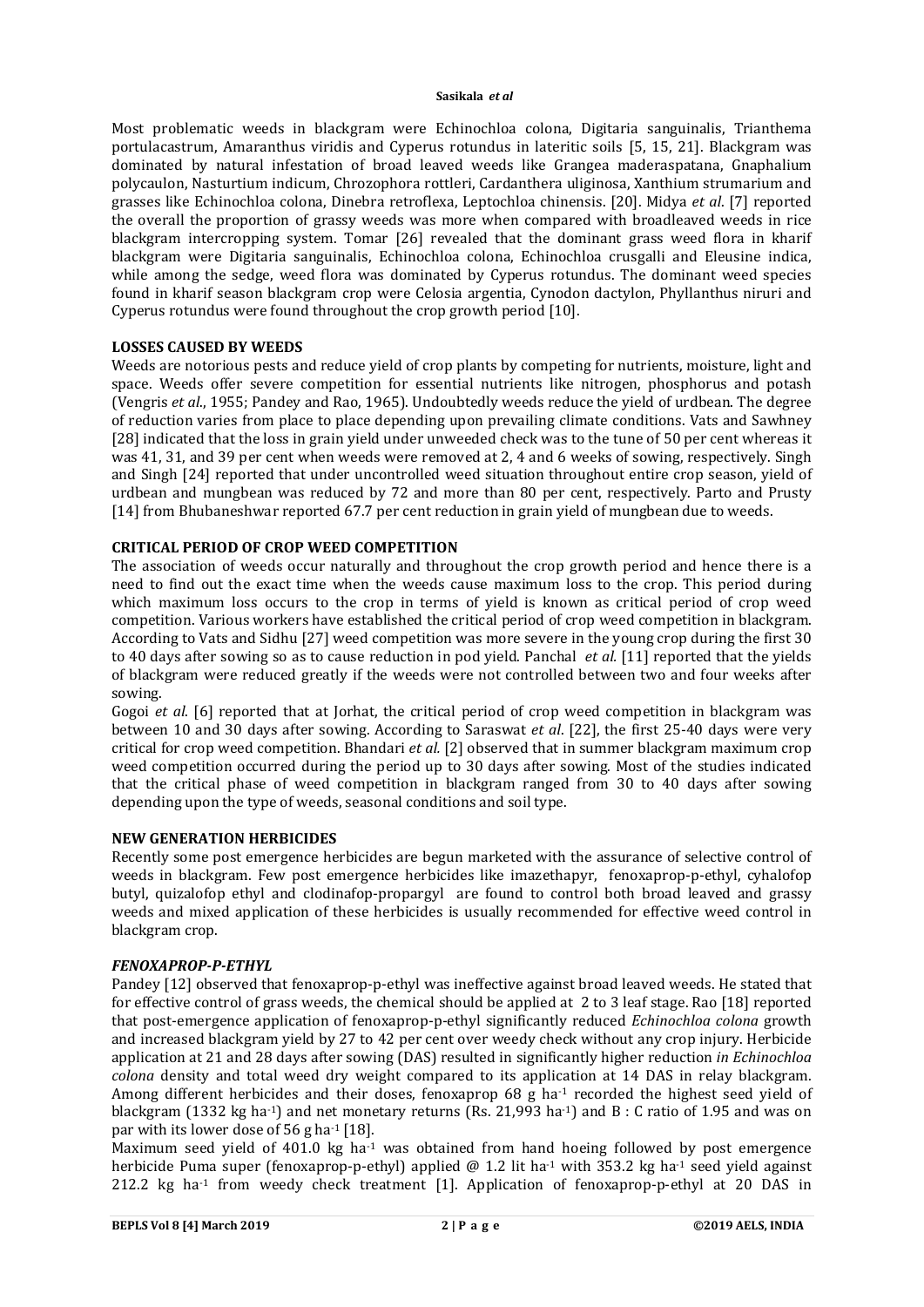combination with hand weeding and interculture at 30 DAS was found to be relatively more effective in controlling weeds and giving better crop growth and yield than their sole application [3]. Weed control efficiency of fenoxaprop-p-ethyl applied @ 75 g ha<sup>-1</sup> was found to be higher than that of fenoxaprop-pethyl applied @ 45, 60 g ha-1 and provide effective control of *Echinocloa colonum* and *Echinocloa crusgalli* on clay loam soils of Pantnagar [24].

## *IMAZETHAPYR*

It is a selective systemic herbicide and belongs to imidazolinone group. Imazethapyr controls wide spectrum of annual broad leaved and grass weeds [17]. Imazethapyr is an imidazolinone herbicide, which is absorbed by both roots and shoots and can be applied as preplant incorporation (PPI), pre emergence (PE) and post emergence (PoE). Imazethapyr can control annual broadleaf and grass weeds including *Abutilon theophrasti* (velvet leaf), *Amaranthus retroflexus* (red root pigweed), *Chenopodium album* (common lambsquarters), *Sinapis arvensis* (wild mustard), *Ambrosia artemesiifolia* (common ragweed), *Solanum ptycanthum* (Eastern black nightshade), *Polygonum convolvulus* (wild buckwheat) and other *Polygonum* spp [25]. Chin and Pandey [4] from IARI reported that imazethapyr at 0.075 kg ha-1 lowered total weed population significantly and it controlled *Trianthema portulacastrum* better than fluchloralin at 1.0 kg ha-1. Imazethapyr at 1.0 kg ha-1 and hand weeding at 20 DAS were statistically comparable, which is attributed to better spread of blackgram crop canopy there by restricting the light interception by weeds [30].

Veeraputhiran and Chinnusamy [29] reported that imazethapyr as post emergence application at 0.09 kg a.i. ha<sup>-1</sup> was superior over 0.06 and 0.075 kg a.i ha<sup>-1</sup> and the herbicide applied at 21 and 28 DAS were at par followed by 14 DAS. Nandan *et al*. [9] reported that imazethapyr at 250ml ha-1 post emergence treatment at 15-20 DAS has given similar seed yield as of weed free check succeeded by pendimethalin @ 1 kg a.i ha-1 with 1HW at 30 DAS. The lowest density and dry matter production of weeds, weed intensity, weed growth rate, relative weed density and weed control efficiency were recorded under imazethapyr @ 25 g ha-1 as reported by Nirala *et al*. [10].

# *QUIZALOFOP ETHYL*

Tomar [26] reported that post emergence application of quizalofop - p–ethyl @ 1000 ml ha<sup>-1</sup> at 15 DAS has given significant weed control of grassy weeds and increased the seed yield of blackgram. Application of quizalofop-p-tefuryl 4.41 per cent EC @1000 ml ha-1 significantly reduced weed density at 15 and 30 days after application. Rao [16] reported that post emergence application quizalofop ethyl at 50 g ha<sup>-1</sup> recorded the highest seed yield of blackgram (1877 kg ha<sup>-1</sup>), net monetary returns (Rs. 35,625 ha<sup>-1</sup>) and B:C ratio of 3.15 and was on par with hand weeding at 15 and 30 DAS which recorded the highest seed yield of 1928 kg ha-1.

Mundra and Maliwal [8] reported that quizalofop-p-ethyl 50 g ha<sup>-1</sup> recorded the lowest narrow-leaved weed density and dry weight at 30 DAS and at harvest. The weed control efficiency of quizalofop-p-ethyl 50 g ha<sup>-1</sup> was 81.3 per cent than the highest (85.6 per cent) under two hand weedings against grassy weeds at harvest. Number of branches and pods plant<sup>1</sup>, seeds pod<sup>-1</sup> and grain and stover yields of blackgram were also superior in plots treated with quizalofop-p-ethyl 50 g ha-1. Post emergence herbicides are quiet important for controlling weed in the later part of crop growth. Since grasses are dominant so more of grass killers may be evaluated and keeping in view of weed shift new generation herbicides may be used to meet the current demand.

# *CLODINAFOP PROPARGYL*

It belongs to aryloxyphenoxy herbicide group. It inhibits the enzyme acetyl CoA carboxylase which is essential for lipid biosynthesis. Growth of susceptible grass species ceases within 48 hours after application. It controls only annual grass weeds and it has no effect on dicot weeds. Clodinafop propargyl as post emergence spray @ 30-60 g a.i ha<sup>-1</sup> effectively controlled wild oat in winter wheat and the application is best when the grasses are at tillering stage.

Rao and Rao [19] reported that post-emergence application of clodinafop propargyl at 52.5 to 75.0 g ha<sup>-1</sup> recorded the highest per cent of weed control efficiency (from 89 to 94%) which was on a par with hand weeding at 25 DAS in blackgram.

# *CYHALOFOP BUTYL*

Sasikala *et al*. [23] conducted a field experiment to evaluate different methods of sowing and post emergence herbicides for efficient weed control in zero till sown rice fallow blackgram during rabi season of two consecutive years. The results of the study indicated that, among different weed management practices, post emergence application of imazethapyr  $\omega$  100 g ha<sup>-1</sup> increased the crop growth parameters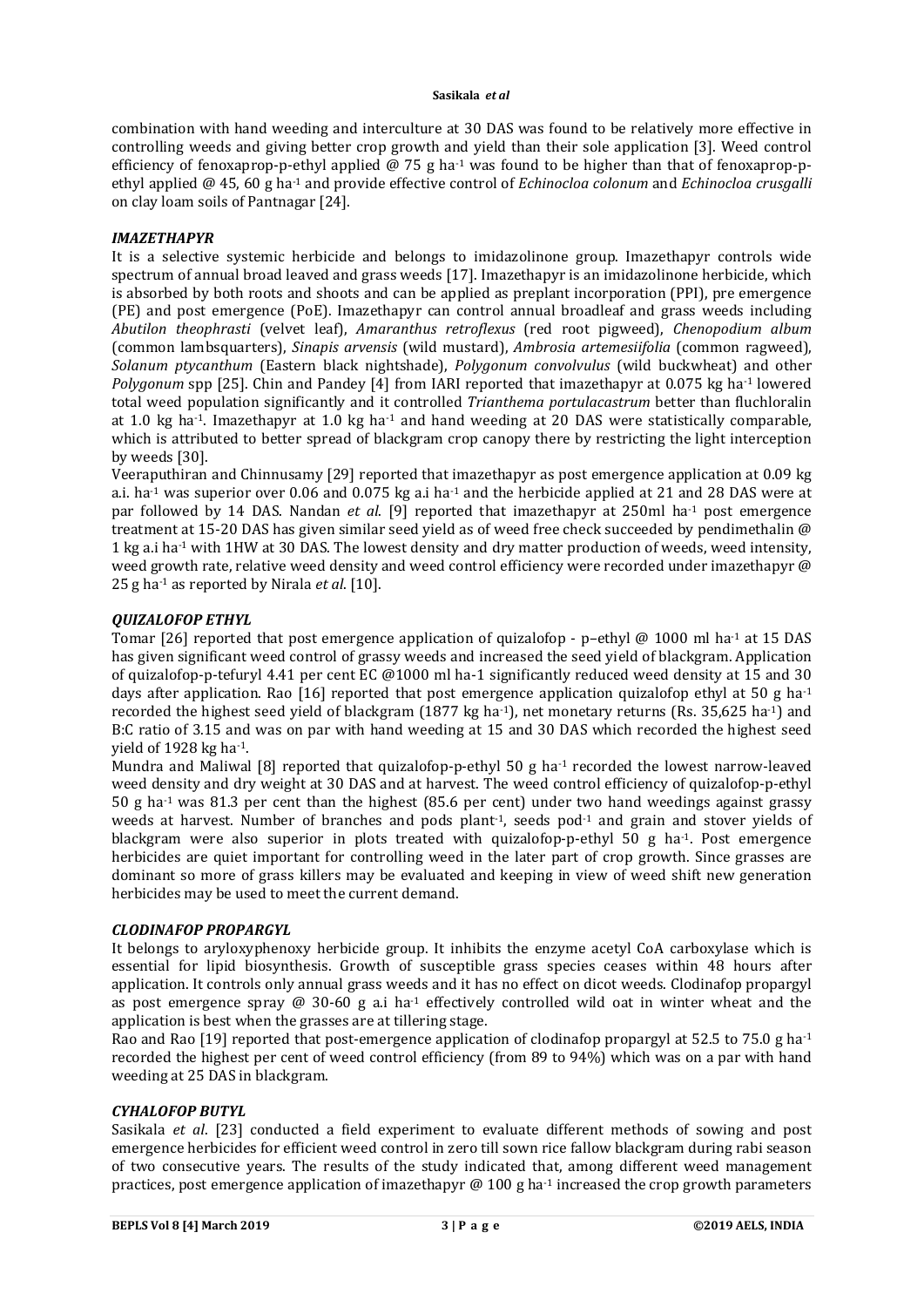*viz*., leaf area index, crop growth rate, net assimilation rate and total dry matter production next to fenoxaprop-p-ethyl and cyhalofop butyl.

#### **CONCLUSION**

The use of post-emergence herbicides alone or in combination may broaden the window of weed management by broad-spectrum weed control. Recently, some new post emergence herbicides *viz*., Imazethapyr, Acifluorfen sodium and Clodinafop propargyl, Quizalofop ethyl, Fenoxaprop-p-ethyl, Cyhalofop-butyl *etc*. are being marketed with the assurance of selective control of weeds in blackgram.

#### **REFERENCES**

- 1. Ansar, M., Anwar, A., Arif, M., Muhammad, N. AND Zahid, A., (2010), Screening of pre and post emergence herbicides against chickpea (*Cicer arietinum* L.) weeds under semi rainfed conditions of Pothohar, Pakistan. *Pak. J. Weed Sci. Res*., 16(4): 421-430.
- 2. Bhandari, V., B. Singh, J.S. Randhawa and J. Singh. 2004. Relative efficacy and economics of integrated weed management in blackgram under semi-humid climate of Punjab. *Indian J Weed Sci*, 36: 276-277.
- 3. Chhodavadia, S.K, 2014, Efficacy of pre- and post- emergence herbicides for integrated weed management in summer green gram (*Vigna radiata* L.). (Abstract) *2 nd Int. Conf. on Agric. and Hort. Sci*., Hyderabad, India.
- 4. Chin, D. V. AND Pandey, J., 1991, Effect of pre and post-emergence herbicides on weeds and yield of blackgram (*Phaseolus mungo*).., 36: 276-277.
- 5. De, G. C. and Modak, R., 1993. Integrated weed management in summer blackgram (cv. B 76). Proc. Indian Soc. of Weed Sci. Int. Symp., Hissar, India: 150-151.
- 6. Gogoi, A.K., Kalita H., Pathak, A.K. and Deka, J., 1992, Weed management in black gram. *Indian J. Agron*. 36(4): 601-602.
- 7. Midya, A., Bhattacharjee, K., Ghose, S.S. and Banik, P., 2005. Deferred seeding of blackgram (*Phaseolus mungo* L.) in rice (*Oryza sativa* L.) field on yield advantages and smothering of weeds. *J. Agron. and Crop Sci*., 191: 195- 201.
- 8. Mundra, S.L., and Maliwal, P.L., 2012, Influence of quizalofop-ethyl on narrow leaved weeds in blackgram and its residual effect on succeeding crops. *Indian J. Weed Sci*., 44(4): 231–234.
- 9. Nandan, B., Shrma, B.C., Kumar, A. AND Sharma, V., 2011. Efficacy of pre and post emergence herbicides on weed flora of urd bean under rainfed subtropical Shiwalik foothills of Jammu & Kashmir. *Indian J. Weed Sci*. 43(3&4): 172-174.
- 10. Nirala, H., Choubey, N.K. and Bhoi, S., 2012, Performance of post-emergence herbicides and hand weedings with respect to their effects on weed dynamics and yields of blackgram (*Vigna mungo* L.). *Int. J. Agricult. Stat. Sci*., 8(2): 679-689.
- 11. Panchal, Y.C., R.S.Annappa and L. Siddappa. 1977. Chemical weed control in blackgram. In abstracts of papers annual conference ISWS, ANGRAU, Hyderabad, India, p. 212.
- 12. Pandey, J.1989. Evaluation of imazethapyr in Urd bean (*Phaseolus mungo* L.), *Indian J.Weed Sci*., 21 (3&4):75-77
- 13. Pandey, H.K and Rao, N.K. 1965. Absorption of nutrients by crop plants and associated weeds and its relationship with crop yield. *Indian J Agron*., 10 (3):306-312.
- 14. Patro, M. and J.C.Prosty. 1994. Integrated weed management in Mung bean. *Indian J.Weed Sci.,* 26:79-80
- 15. Rana V.N.S., Singh, R. AND Tomar, S. S., 2008, Effect of weed interference on weeds and productivity of blackgram (*Phaseolus mungo*). *Indian J. Weed Sci*., 40(1&2): 65-67.
- 16. Rao,V.S.2000. Principles of weed science, Oxford and IBH publishing Co.Pvt (Ltd.), New Delhi.
- 17. Rao A. S., (2008), Effect of time and dose of post-emergence herbicides on *Echinochloa colona* (L.) in blackgram grown as relay crop.., 40(3&4): 165- 168.
- 18. Rao, A.S., (2011), Bio-efficacy of quizalofop ethyl on *Echinochloa colona* control in rice fallow blackgram. *The Andhra Agric. J.,* 58(2). (Abstract).
- 19. Rao, A. S. and R. S. N. Rao, (2003). Bio-efficacy of clodinafop propargyl on Echinochloa spp. in blackgram. *Ind. J. Weed Sci*. 35 : 251-252.
- 20. Rao, A.S., Subbarao, G. and Ratnam, M., (2010), Bio-efficacy of sand mix application of pre emergence herbicides alone and in sequence with imazethapyr on weed control in relay crop of blackgram. *Pak. J. Weed Sci. Res.,* 16(3): 279- 285.
- 21. Reddy, M. D., ReddyY, C. N. and Devi, M. P., (2000), Effect of herbicides on weed growth and crop performance in rice-blackgram cropping system. *Indian J. Weed Sci*., 32(3/4): 169-172.
- 22. Saraswat,V.N., V.M.Bhan and N.T. Yaduraju.2003. Weed management, Directorate of information and publications of Agriculture, ICAR, KVK, Pusa, New Delhi.
- 23. Sasikala, K., Ramachandra Boopathi, S.N.M. and P. Ashok. (2014). Evaluation of methods of sowing and post emergence herbicides for efficient weed control in zero till sown rice fallow blackgram (*Vigna mungo* L.). *International journal of Farm Science*, 4 (1): 81-94.
- 24. Singh, G. and Singh,B. 1981. Control of weeds in urd bean and mung bean. *Indian Framer's Digest*, 14 (5): 21-28.
- 25. Soltani, N., Robert, E and Peter, H. (2013). Effect of imazethapyr application timing in kidney and white bean. *Agricultural sciences*, 4: 678-682.
- 26. Tomar, A.S., (2011), Evaluation of quizalofop-p-terfuryl 4.41% EC against grassy weeds in black gram (*Vigna mungo* L.). *J. Crop and Weed*, 7(1): 140-141.